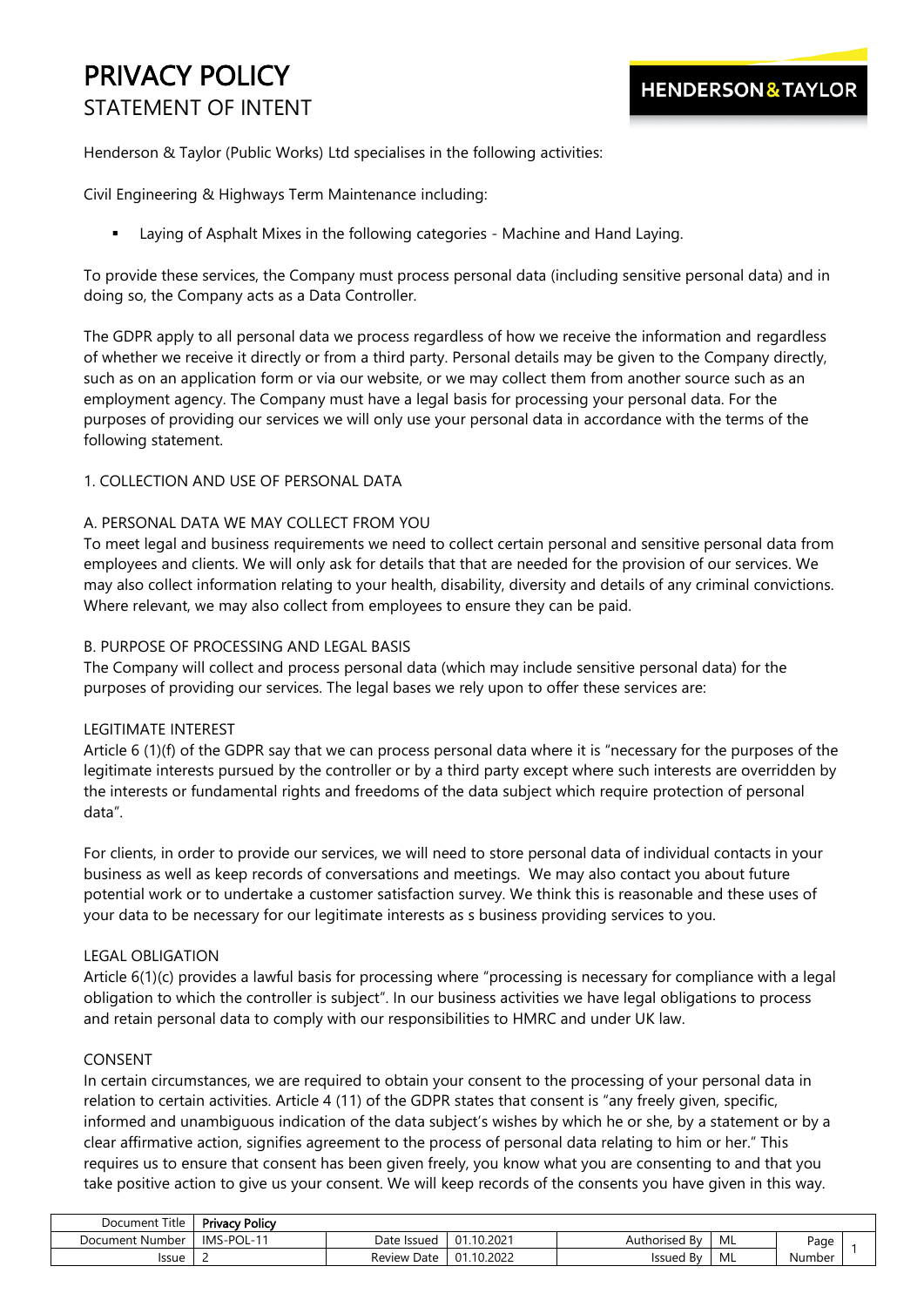# PRIVACY POLICY STATEMENT OF INTENT

# C. RECIPIENT/S OF DATA

Where appropriate and in accordance with UK laws and requirements, we may share or process your personal data and/or sensitive personal data with the following categories of recipients:

- Any of our legally associated companies;
- **■** Individuals and organisations who hold information related to an employee's references;
- Tax, audit or other authorities, when required by law or other regulations or requirements to share this data;
- Third party service providers who perform functions for us in our business (including professional advisers such as lawyers, auditors and accountants, technical support functions, intermediary service providers, outsourced IT providers and IT consultants carrying out testing and development work on our IT systems).
- Marketing technology platforms and suppliers;

## D. STATUTORY/CONTRACTUAL REQUIREMENT

Your personal data may be required by law and/or a contractual requirement (e.g. our client may require this personal data) and/or a requirement necessary to enter into a contract.

## 2. OVERSEAS TRANSFERS

The Company may transfer only the information provided to us to countries outside the European Economic Area ('EEA') for the purposes of delivering our business services. We will take steps to ensure adequate protections are in place to ensure the security of information. The EEA comprises the EU member states plus Norway, Iceland and Liechtenstein.

### 3. DATA RETENTION

The Company will retain personal and sensitive personal data only for as long as is necessary. Different laws require us to keep different data for different periods of time.

We must also keep employee payroll records, holiday pay, sick pay and pensions auto-enrolment records for as long as is legally required by HMRC and associated national minimum wage, social security and tax legislation. We will regularly review how long we keep data for.

### 4. YOUR RIGHTS

Please be aware that you have the following data protection rights:

- **·** The right to be informed about the personal data the Company processes on you;
- **•** The right of access to the personal data the Company hold on you within 30 days of notice;
- The right to rectification of your personal data;
- **•** The right to erasure of your personal data in certain circumstances;
- **·** The right to restrict processing of your personal data;
- The right to data portability in certain circumstances;
- **·** The right to object to the processing of your personal data that was based on a public or legitimate interest;
- The right not to be subjected to automated decision making and profiling; and
- The right to withdraw consent at any time.

| Title<br>Document | Privacy<br>v Policv   |                   |                |                       |    |        |  |
|-------------------|-----------------------|-------------------|----------------|-----------------------|----|--------|--|
| Document Number   | <b>IMS</b><br>S-POL-1 | Date<br>elssued ? | .10.2021<br>01 | -<br>Authorised<br>Bv | ML | Page   |  |
| Issue             |                       | Review<br>Date    | 10.2022<br>01  | -<br>Issued<br>Bv     | ML | Number |  |